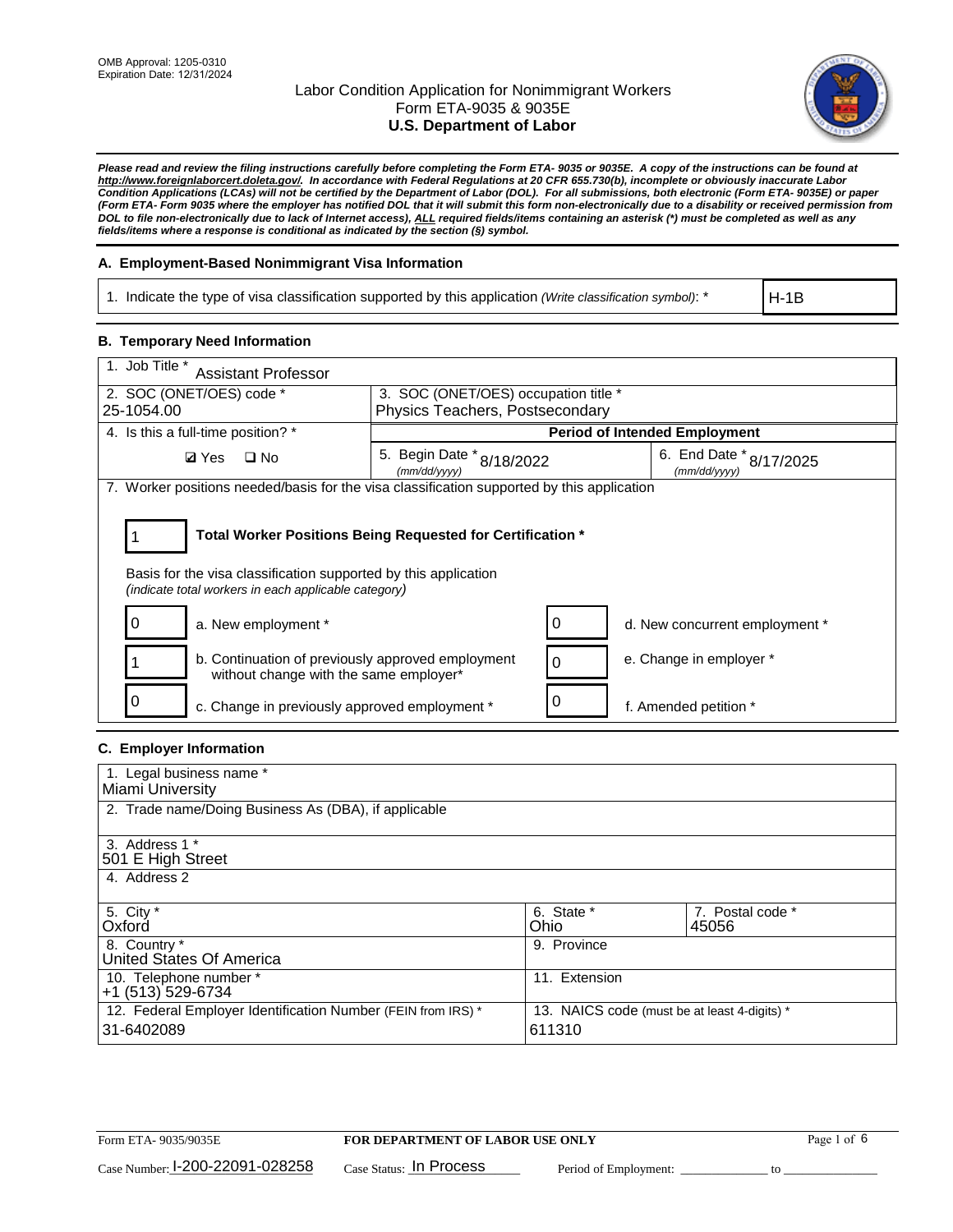

## **D. Employer Point of Contact Information**

**Important Note**: The information contained in this Section must be that of an employee of the employer who is authorized to act on behalf of the employer in labor certification matters. The information in this Section must be different from the agent or attorney information listed in Section E, unless the attorney is an employee of the employer.

| 1. Contact's last (family) name *                       | 2. First (given) name * |                     | 3. Middle name(s)         |
|---------------------------------------------------------|-------------------------|---------------------|---------------------------|
| Smart                                                   | Aimee                   |                     | M                         |
| 4. Contact's job title *<br>Paralegal                   |                         |                     |                           |
| 5. Address 1 *<br>Miami University                      |                         |                     |                           |
| 6. Address 2<br>501 E High Street, 205 B Roudebush Hall |                         |                     |                           |
| 7. City *<br>Oxford                                     |                         | 8. State *<br>Ohio  | 9. Postal code *<br>45056 |
| 10. Country *<br>United States Of America               |                         | 11. Province        |                           |
| 12. Telephone number *                                  | Extension<br>13.        | 14. E-Mail address  |                           |
| +1 (513) 529-6734                                       |                         | smarta2@miamioh.edu |                           |

# **E. Attorney or Agent Information (If applicable)**

**Important Note**: The employer authorizes the attorney or agent identified in this section to act on its behalf in connection with the filing of this application.

| 1. Is the employer represented by an attorney or agent in the filing of this application? *<br>If "Yes," complete the remainder of Section E below. | <b>Ø</b> Yes<br>$\Box$ No                                                                   |                    |                               |                                                      |  |  |  |  |  |  |
|-----------------------------------------------------------------------------------------------------------------------------------------------------|---------------------------------------------------------------------------------------------|--------------------|-------------------------------|------------------------------------------------------|--|--|--|--|--|--|
| 2. Attorney or Agent's last (family) name §                                                                                                         | 3. First (given) name §<br>4. Middle name(s)                                                |                    |                               |                                                      |  |  |  |  |  |  |
| Woodard                                                                                                                                             | John                                                                                        |                    |                               |                                                      |  |  |  |  |  |  |
| 5. Address 1 §<br>501 E High Street                                                                                                                 |                                                                                             |                    |                               |                                                      |  |  |  |  |  |  |
| 6. Address 2                                                                                                                                        |                                                                                             |                    |                               |                                                      |  |  |  |  |  |  |
| 7. City §<br>Oxford                                                                                                                                 |                                                                                             | 8. State §<br>Ohio | 45056                         | 9. Postal code §                                     |  |  |  |  |  |  |
| 10. Country §<br>United States Of America                                                                                                           |                                                                                             | 11. Province       |                               |                                                      |  |  |  |  |  |  |
| 12. Telephone number §                                                                                                                              | 13. Extension                                                                               | 14. E-Mail address |                               |                                                      |  |  |  |  |  |  |
| +1 (513) 529-6734                                                                                                                                   |                                                                                             |                    | woodarje@miamioh.edu          |                                                      |  |  |  |  |  |  |
| 15. Law firm/Business name §                                                                                                                        |                                                                                             |                    | 16. Law firm/Business FEIN §  |                                                      |  |  |  |  |  |  |
| Miami University/Office of General Counsel                                                                                                          |                                                                                             |                    | 31-6402089                    |                                                      |  |  |  |  |  |  |
| 17. State Bar number (only if attorney) §                                                                                                           |                                                                                             |                    |                               | 18. State of highest court where attorney is in good |  |  |  |  |  |  |
| 0085959                                                                                                                                             |                                                                                             | Ohio               | standing (only if attorney) § |                                                      |  |  |  |  |  |  |
|                                                                                                                                                     | 19. Name of the highest State court where attorney is in good standing (only if attorney) § |                    |                               |                                                      |  |  |  |  |  |  |
| Supreme Court of Ohio                                                                                                                               |                                                                                             |                    |                               |                                                      |  |  |  |  |  |  |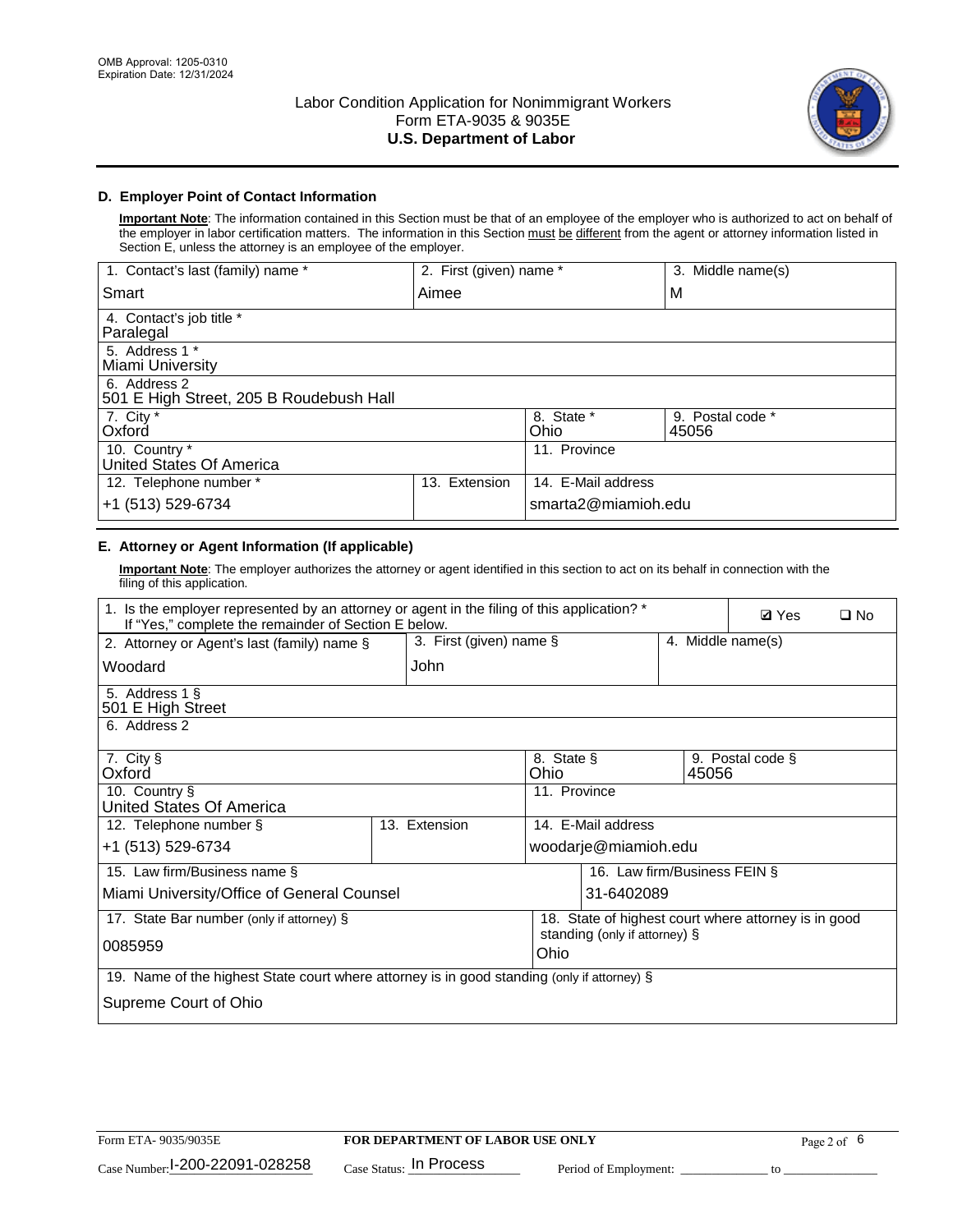

#### **F. Employment and Wage Information**

**Important Note**: The employer must define the intended place(s) of employment with as much geographic specificity as possible. Each intended place(s) of employment listed below must be the worksite or physical location where the work will actually be performed and cannot be a P.O. Box. The employer must identify all intended places of employment, including those of short duration, on the LCA. 20 CFR 655.730(c)(5). If the employer is submitting this form non-electronically and the work is expected to be performed in more than one location, an attachment must be submitted in order to complete this section. An employer has the option to use either a single Form ETA-9035/9035E or multiple forms to disclose all intended places of employment. If the employer has more than ten (10) intended places of employment at the time of filing this application, the employer must file as many additional LCAs as are necessary to list all intended places of employment. See the form instructions for further information about identifying all intended places of employment.

#### a.*Place of Employment Information* 1

|                                                                              | 1. Enter the estimated number of workers that will perform work at this place of employment under<br>1<br>the LCA.*            |  |                              |                      |                                          |  |  |  |
|------------------------------------------------------------------------------|--------------------------------------------------------------------------------------------------------------------------------|--|------------------------------|----------------------|------------------------------------------|--|--|--|
|                                                                              | 2. Indicate whether the worker(s) subject to this LCA will be placed with a secondary entity at this<br>place of employment. * |  |                              |                      |                                          |  |  |  |
|                                                                              | 3. If "Yes" to question 2, provide the legal business name of the secondary entity. §                                          |  |                              |                      |                                          |  |  |  |
|                                                                              | 4. Address 1 *                                                                                                                 |  |                              |                      |                                          |  |  |  |
|                                                                              | Department of Mathematical and Physical Sciences                                                                               |  |                              |                      |                                          |  |  |  |
|                                                                              | 5. Address 2<br>Miami University                                                                                               |  |                              |                      |                                          |  |  |  |
| 6. City $*$<br>Oxford                                                        |                                                                                                                                |  | 7. County *<br><b>Butler</b> |                      |                                          |  |  |  |
|                                                                              | 8. State/District/Territory *<br>9. Postal code *<br>Ohio<br>45056                                                             |  |                              |                      |                                          |  |  |  |
| 10. Wage Rate Paid to Nonimmigrant Workers *<br>10a. Per: (Choose only one)* |                                                                                                                                |  |                              |                      |                                          |  |  |  |
|                                                                              | □ Hour □ Week □ Bi-Weekly □ Month ☑ Year<br>From $*$ $\S$ 53540 00 To: $\S$<br>67000 00                                        |  |                              |                      |                                          |  |  |  |
|                                                                              | 11. Prevailing Wage Rate *                                                                                                     |  | 11a. Per: (Choose only one)* |                      |                                          |  |  |  |
|                                                                              | 53540 00<br>$\mathcal{S}$                                                                                                      |  |                              |                      | □ Hour □ Week □ Bi-Weekly □ Month 回 Year |  |  |  |
|                                                                              | Questions 12-14. Identify the source used for the prevailing wage (PW) (check and fully complete only one): *                  |  |                              |                      |                                          |  |  |  |
| 12.                                                                          |                                                                                                                                |  |                              |                      | a. PWD tracking number §                 |  |  |  |
| П                                                                            | A Prevailing Wage Determination (PWD) issued by the Department of Labor                                                        |  |                              |                      |                                          |  |  |  |
| 13.                                                                          | A PW obtained independently from the Occupational Employment Statistics (OES) Program                                          |  |                              |                      |                                          |  |  |  |
| $\mathbf v$                                                                  | a. Wage Level (check one): §                                                                                                   |  |                              | b. Source Year §     |                                          |  |  |  |
|                                                                              | ☑ ।<br>□⊪<br>□⊪<br>$\Box$ IV<br>$\Box$ N/A                                                                                     |  |                              | 7/1/2021 - 6/30/2022 |                                          |  |  |  |
| 14.                                                                          | A PW obtained using another legitimate source (other than OES) or an independent authoritative source                          |  |                              |                      |                                          |  |  |  |
|                                                                              | a. Source Type (check one): §                                                                                                  |  |                              | b. Source Year §     |                                          |  |  |  |
|                                                                              | $\Box$ CBA<br>$\Box$ DBA<br>$\square$ SCA<br>$\Box$ Other/ PW Survey                                                           |  |                              |                      |                                          |  |  |  |
|                                                                              | c. If responded "Other/ PW Survey" in question 14.a, enter the name of the survey producer or publisher §                      |  |                              |                      |                                          |  |  |  |
|                                                                              |                                                                                                                                |  |                              |                      |                                          |  |  |  |
|                                                                              | d. If responded "Other/ PW Survey" in question 14.a, enter the title or name of the PW survey §                                |  |                              |                      |                                          |  |  |  |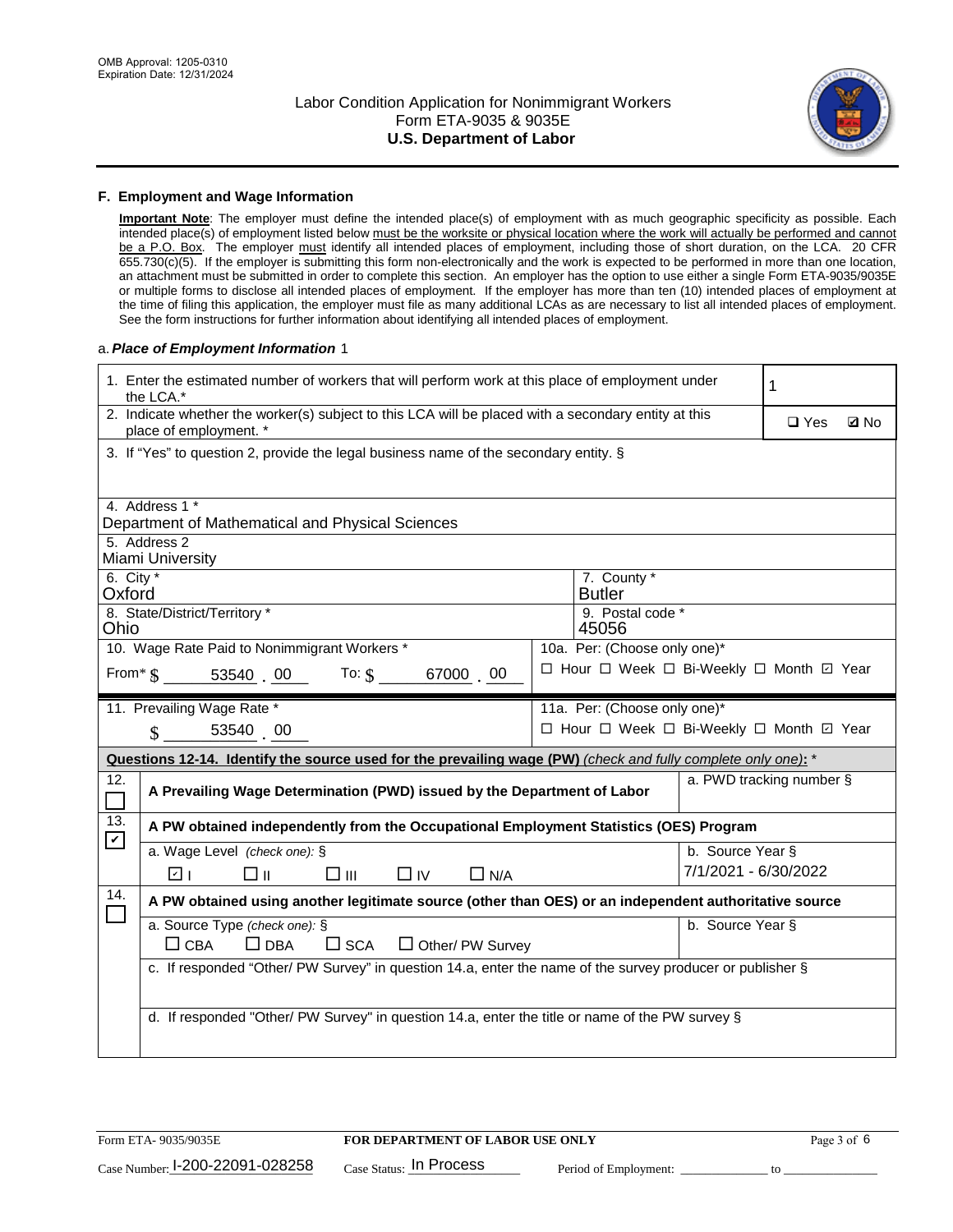

# **G. Employer Labor Condition Statements**

! *Important Note:* In order for your application to be processed, you MUST read Section G of the Form ETA-9035CP - General Instructions for the 9035 & 9035E under the heading "Employer Labor Condition Statements" and agree to all four (4) labor condition statements summarized below:

- (1) **Wages:** The employer shall pay nonimmigrant workers at least the prevailing wage or the employer's actual wage, whichever is higher, and pay for non-productive time. The employer shall offer nonimmigrant workers benefits and eligibility for benefits provided as compensation for services on the same basis as the employer offers to U.S. workers. The employer shall not make deductions to recoup a business expense(s) of the employer including attorney fees and other costs connected to the performance of H-1B, H-1B1, or E-3 program functions which are required to be performed by the employer. This includes expenses related to the preparation and filing of this LCA and related visa petition information. 20 CFR 655.731;
- (2) **Working Conditions:** The employer shall provide working conditions for nonimmigrants which will not adversely affect the working conditions of workers similarly employed. The employer's obligation regarding working conditions shall extend for the duration of the validity period of the certified LCA or the period during which the worker(s) working pursuant to this LCA is employed by the employer, whichever is longer. 20 CFR 655.732;
- (3) **Strike, Lockout, or Work Stoppage:** At the time of filing this LCA, the employer is not involved in a strike, lockout, or work stoppage in the course of a labor dispute in the occupational classification in the area(s) of intended employment. The employer will notify the Department of Labor within 3 days of the occurrence of a strike or lockout in the occupation, and in that event the LCA will not be used to support a petition filing with the U.S. Citizenship and Immigration Services (USCIS) until the DOL Employment and Training Administration (ETA) determines that the strike or lockout has ended. 20 CFR 655.733; and
- (4) **Notice:** Notice of the LCA filing was provided no more than 30 days before the filing of this LCA or will be provided on the day this LCA is filed to the bargaining representative in the occupation and area of intended employment, or if there is no bargaining representative, to workers in the occupation at the place(s) of employment either by electronic or physical posting. This notice was or will be posted for a total period of 10 days, except that if employees are provided individual direct notice by e-mail, notification need only be given once. A copy of the notice documentation will be maintained in the employer's public access file. A copy of this LCA will be provided to each nonimmigrant worker employed pursuant to the LCA. The employer shall, no later than the date the worker(s) report to work at the place(s) of employment, provide a signed copy of the certified LCA to the worker(s) working pursuant to this LCA. 20 CFR 655.734.

1. **I have read and agree to** Labor Condition Statements 1, 2, 3, and 4 above and as fully explained in Section G of the Form ETA-9035CP – General Instructions for the 9035 & 9035E and the Department's regulations at 20 CFR 655 Subpart H. \*

**Ø**Yes ロNo

### **H. Additional Employer Labor Condition Statements –H-1B Employers ONLY**

!**Important Note***:* In order for your H-1B application to be processed, you MUST read Section H – Subsection 1 of the Form ETA 9035CP – General Instructions for the 9035 & 9035E under the heading "Additional Employer Labor Condition Statements" and answer the questions below.

#### *a. Subsection 1*

| 1. At the time of filing this LCA, is the employer H-1B dependent? §                                                                                                                                                                           |                                                                                                               |  | ⊡ No      |            |  |
|------------------------------------------------------------------------------------------------------------------------------------------------------------------------------------------------------------------------------------------------|---------------------------------------------------------------------------------------------------------------|--|-----------|------------|--|
| 2. At the time of filing this LCA, is the employer a willful violator? $\S$                                                                                                                                                                    |                                                                                                               |  | ⊡ No      |            |  |
| 3. If "Yes" is marked in questions H.1 and/or H.2, you must answer "Yes" or "No" regarding<br>whether the employer will use this application ONLY to support H-1B petitions or extensions of<br>status for exempt H-1B nonimmigrant workers? § |                                                                                                               |  | $\Box$ No |            |  |
| 4. If "Yes" is marked in question H.3, identify the statutory basis for the<br>exemption of the H-1B nonimmigrant workers associated with this<br>LCA.                                                                                         | $\Box$ \$60,000 or higher annual wage<br>$\Box$ Master's Degree or higher in related specialty<br>$\Box$ Both |  |           |            |  |
| H-1B Dependent or Willful Violator Employers -Master's Degree or Higher Exemptions ONLY                                                                                                                                                        |                                                                                                               |  |           |            |  |
| 5. Indicate whether a completed Appendix A is attached to this LCA covering any H-1B<br>nonimmigrant worker for whom the statutory exemption will be based <b>ONLY</b> on attainment of a<br>Master's Degree or higher in related specialty. § |                                                                                                               |  | ⊡ No      | $\Box$ N/A |  |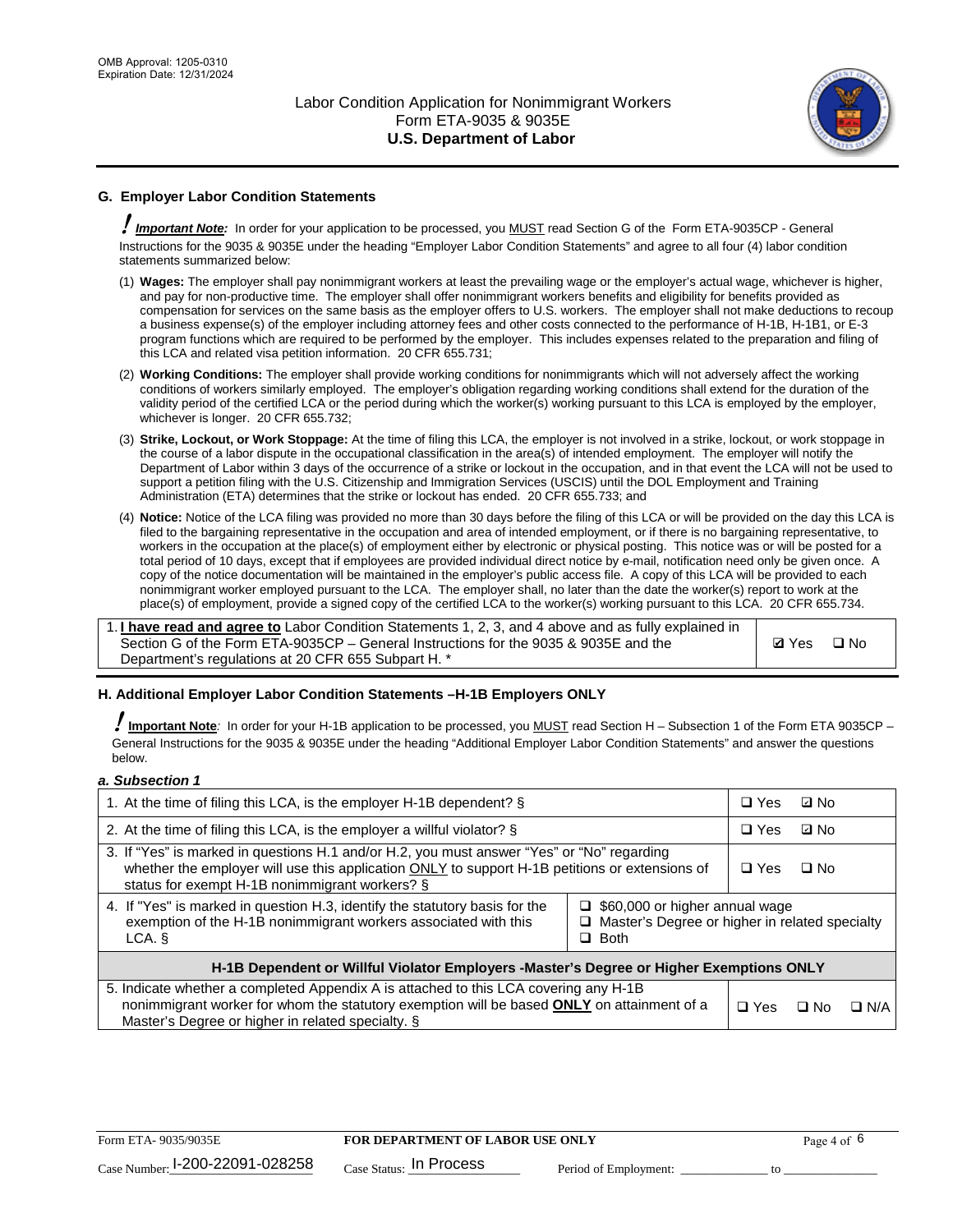

**If you marked "Yes" to questions H.a.1 (H-1B dependent) and/or H.a.2 (H-1B willful violator) and "No" to question H.a.3 (exempt H-1B nonimmigrant workers), you MUST read Section H – Subsection 2 of the Form ETA 9035CP – General Instructions for the 9035 & 9035E under the heading "Additional Employer Labor Condition Statements" and indicate your agreement to all three (3) additional statements summarized below.**

#### *b. Subsection 2*

- A. **Displacement:** An H-1B dependent or willful violator employer is prohibited from displacing a U.S. worker in its own workforce within the period beginning 90 days before and ending 90 days after the date of filing of the visa petition. 20 CFR 655.738(c);
- B. **Secondary Displacement:** An H-1B dependent or willful violator employer is prohibited from placing an H-1B nonimmigrant worker(s) with another/secondary employer where there are indicia of an employment relationship between the nonimmigrant worker(s) and that other/secondary employer (thus possibly affecting the jobs of U.S. workers employed by that other employer), unless and until the employer subject to this LCA makes the inquiries and/or receives the information set forth in 20 CFR 655.738(d)(5) concerning that other/secondary employer's displacement of similarly employed U.S. workers in its workforce within the period beginning 90 days before and ending 90 days after the date of such placement. 20 CFR 655.738(d). Even if the required inquiry of the secondary employer is made, the H-1B dependent or willful violator employer will be subject to a finding of a violation of the secondary displacement prohibition if the secondary employer, in fact, displaces any U.S. worker(s) during the applicable time period; and
- C. **Recruitment and Hiring:** Prior to filing this LCA or any petition or request for extension of status for nonimmigrant worker(s) supported by this LCA, the H-1B dependent or willful violator employer must take good faith steps to recruit U.S. workers for the job(s) using procedures that meet industry-wide standards and offer compensation that is at least as great as the required wage to be paid to the nonimmigrant worker(s) pursuant to 20 CFR 655.731(a). The employer must offer the job(s) to any U.S. worker who applies and is equally or better qualified for the job than the nonimmigrant worker. 20 CFR 655.739.

| 6. I have read and agree to Additional Employer Labor Condition Statements A, B, and C above and |       |           |
|--------------------------------------------------------------------------------------------------|-------|-----------|
| as fully explained in Section H – Subsections 1 and 2 of the Form ETA 9035CP – General           | □ Yes | $\Box$ No |
| Instructions for the 9035 & 9035 E and the Department's regulations at 20 CFR 655 Subpart H. §   |       |           |

### **I. Public Disclosure Information**

! **Important Note***:* You must select one or both of the options listed in this Section.

| 1. Public disclosure information in the United States will be kept at: * |  |  |  |  |  |  |  |
|--------------------------------------------------------------------------|--|--|--|--|--|--|--|
|--------------------------------------------------------------------------|--|--|--|--|--|--|--|

**sqrt** Employer's principal place of business □ Place of employment

### **J. Notice of Obligations**

A. Upon receipt of the certified LCA, the employer must take the following actions:

- o Print and sign a hard copy of the LCA if filing electronically (20 CFR 655.730(c)(3));<br>
Maintain the original signed and certified LCA in the employer's files (20 CFR 655.7
- Maintain the original signed and certified LCA in the employer's files (20 CFR 655.705(c)(2); 20 CFR 655.730(c)(3); and 20 CFR 655.760); and
- o Make a copy of the LCA, as well as necessary supporting documentation required by the Department of Labor regulations, available for public examination in a public access file at the employer's principal place of business in the U.S. or at the place of employment within one working day after the date on which the LCA is filed with the Department of Labor (20 CFR 655.705(c)(2) and 20 CFR 655.760).
- B. The employer must develop sufficient documentation to meet its burden of proof with respect to the validity of the statements made in its LCA and the accuracy of information provided, in the event that such statement or information is challenged (20 CFR 655.705(c)(5) and 20 CFR 655.700(d)(4)(iv)).
- C. The employer must make this LCA, supporting documentation, and other records available to officials of the Department of Labor upon request during any investigation under the Immigration and Nationality Act (20 CFR 655.760 and 20 CFR Subpart I).

*I declare under penalty of perjury that I have read and reviewed this application and that to the best of my knowledge, the*  information contained therein is true and accurate. I understand that to knowingly furnish materially false information in the *preparation of this form and any supplement thereto or to aid, abet, or counsel another to do so is a federal offense punishable by fines, imprisonment, or both (18 U.S.C. 2, 1001,1546,1621).*

| 1. Last (family) name of hiring or designated official * 2. First (given) name of hiring or designated official * 3. Middle initial § |  |
|---------------------------------------------------------------------------------------------------------------------------------------|--|
| Ruth                                                                                                                                  |  |
|                                                                                                                                       |  |
| 6. Date signed *                                                                                                                      |  |
|                                                                                                                                       |  |